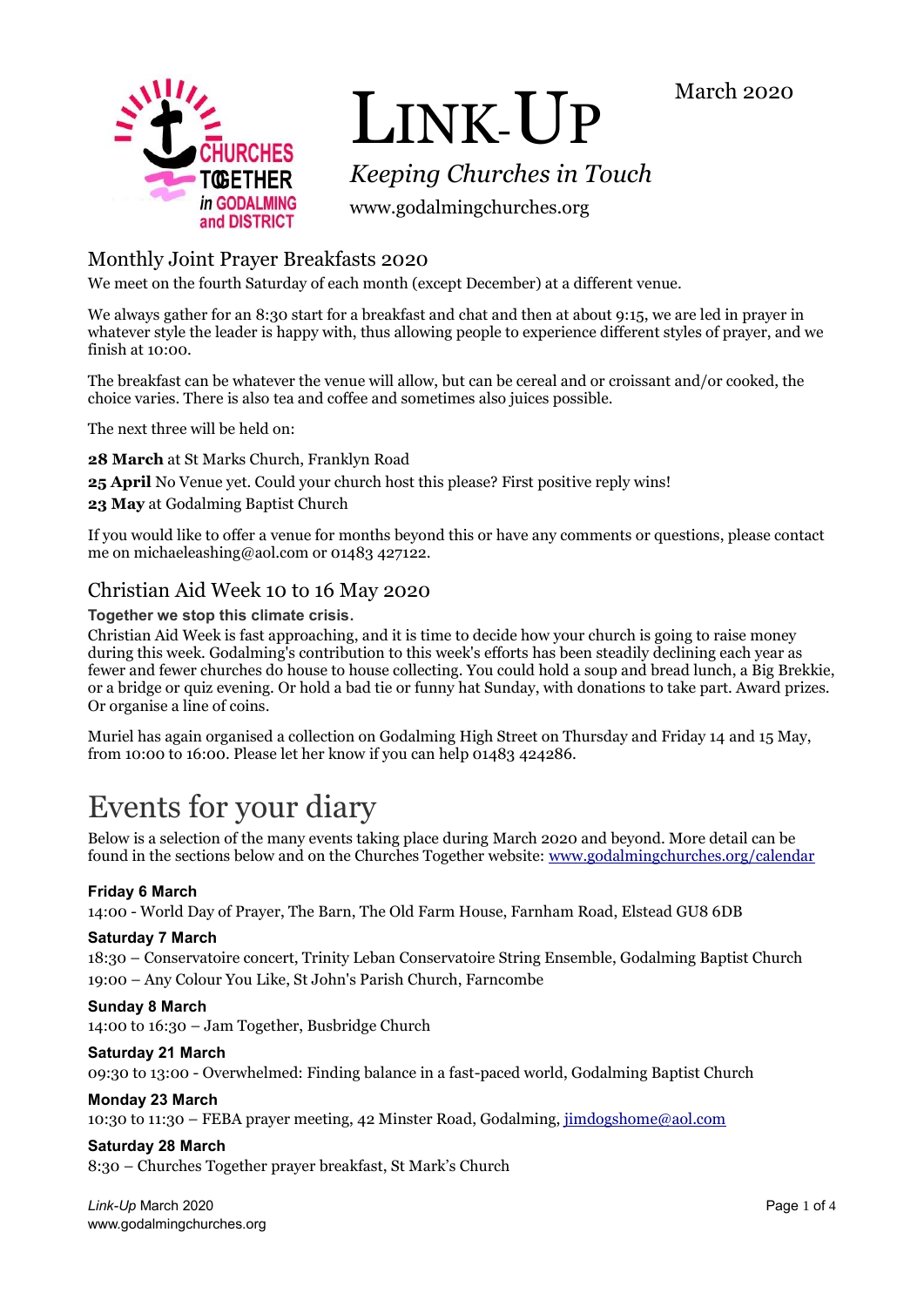# News of the Churches and organisations

# Parish of Godalming

#### **GCGC 2020 Easter Fundraiser**

Join us on Saturday 4 April 2020 at 19:00 for a very special Easter celebration in aid of the Parish Church at St Peter and St Paul's in Godalming.

[www.parishofgodalming.org.uk](http://www.parishofgodalming.org.uk/)

## Busbridge&Hambledon Church

#### **Bible Course**

BHC will be running the Bible Society's *Bible Course* on Wednesdays during Lent, starting 4 March at 19:45 at Busbridge Church. There are 8 sessions which look at the BIG picture of the world's best-selling book. Course cost is  $E_5$  for the book. Each session will start with refreshments. All welcome. Contact church.office@bhcgodalming.org if you'd like to come.

#### **Jam Together**

Jam Together offers musicians and those learning instruments the chance to play chart hits together in an informal, encouraging environment. We need anyone who plays or learns drums, guitar, bass, keyboard (piano), percussion and singers to make it work. The sessions are led by professional and experienced musicians who want to share the love of playing music together. They are particularly keen to encourage young people who may not have had the chance or confidence to perform or play their instruments with a band. Recent sessions for senior school children have been really popular (next dates are 8 March, 3 May and 14 June) - and we are now looking at running jams for junior school children in years 4, 5 and 6, and even adults who'd like to dust off and tune up their instruments (come along on 24 April). Make use of the top quality sound equipment and acoustics in Busbridge Church and the Old Rectory. We have spare instruments too. See [bhcgodalming.org/jamtogether](https://bhcgodalming.org/jamtogether) Contac[t lisa.olsworth-peter@bhcgodalming.org](mailto:lisa.olsworth-peter@bhcgodalming.org)

# St John's Parish Church, Farncombe

#### **Any Colour You Like, Saturday 7 March**

Fundraising concert for The Cellar and CAFOD featuring Any Colour You Like, an 11-piece Pink Floyd tribute band formed in 1994 and based in and around London. This is their 5th show at St. John's Church - all fundraisers which have helped raise thousands of pounds for various charities. This charity concert will see the net proceeds split equally between The Cellar and CAFOD (Catholic Agency For Overseas Development). Tickets: £16 in advance available from Record Corner in Godalming.or £19 on the door. Doors open at 19:00. Show starts at 19:45. For more info see [www.julianlewrymusic.com/concerts](http://www.julianlewrymusic.com/concerts) or call 01483 421520.

[www.farncombe.org.uk](http://www.farncombe.org.uk/)

# Godalming Baptist Church

#### **Overwhelmed: finding balance in a fast-paced world, Saturday 21 March**

We are so blessed to have Andy Peck from CWR return to Godalming Baptist Church on Saturday 21 March to lead our Life Issue session 'Overwhelmed-Finding Balance in a Fast-Paced World'.

Living our lives, we can often feel overwhelmed in our church, in our home life and in the workplace. Do come and be encouraged and gain a deeper understanding of what makes us feel overwhelmed, how we respond, our thought patterns and how we can have Spirit-empowered living. Andy is a great speaker, and the morning will be so worthwhile; do come and encourage others to come too!

To book a place, please contact Sally Pollard, pollard3@hotmail.co.uk or Church Office on 01483-422105 Mon, Weds and Friday mornings.

#### **Backpackers holiday club, 7, 8, 9 April, 9:30 to 12:30**

We are going on a big adventure Traveling with Jesus into Easter using Scripture Union material. £3 per child per morning. To register, please email [candfwgbc@gmail.com](mailto:candfwgbc@gmail.com)

#### **Food for the journey, 2 April**

A wonderful day for women to be encouraged and refreshed in the beautiful surroundings of Waverley Abbey led by Revd Margot Spencer and Lisa Olsworth Peter leading our times of worship. Come away from the demands of life and have an opportunity to be still and reflect on our faith journey.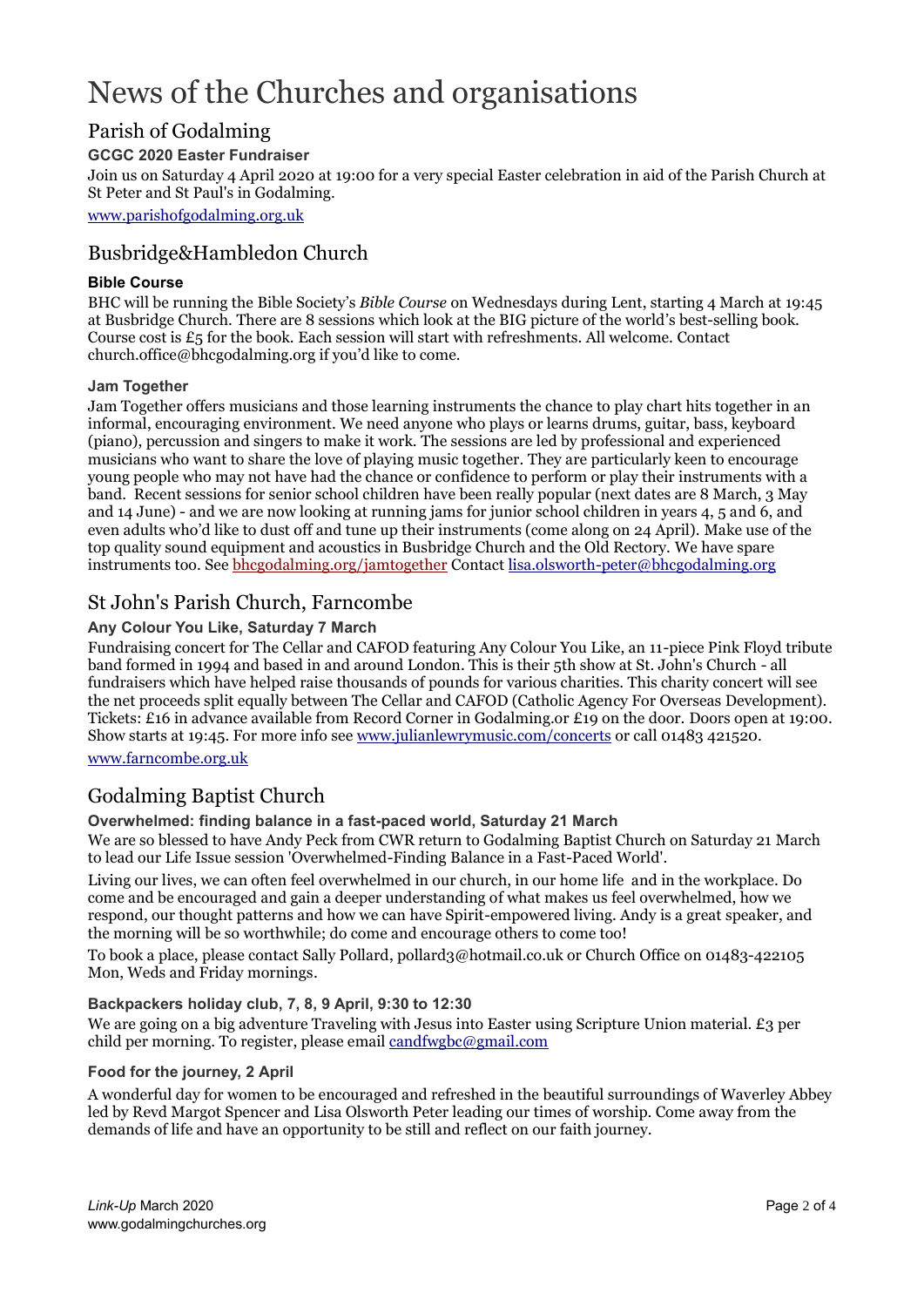#### **Compassion fatigue, 22 April**

This morning, led by Jayne Ellis, promises the opportunity to look at caring for ourselves as we care for others. Are you running on empty? Then this is the morning for you.

To book a place for either of the above events, please contact Sally Pollard, pollard3@hotmail.co.uk or Church Office on 01483-422105 Mon, Weds and Friday mornings.

[www.godalmingbaptistchurch.org.uk](http://www.godalmingbaptistchurch.org.uk/)

# Godalming United Church

#### **Pantomime success**

Storm Ciara failed to dampen the enthusiasm, or attendance, at our pantomime in February – "The Wizard of Oz". Another triumph for Barbara Keene and her impressive mixed-age team of actors, musicians and helpers. A true community gathering.

#### **A fond farewell**

Also in February we bade farewell to our dear friend Jean Shepherd – a long-standing Godalming resident and local preacher in the Wey Valley Methodist Circuit. Jean is retiring, has put her possessions into store and will be off in her camper-van to visit places "up north" with a long stay in the Outer Hebrides. She will be much missed, and we look forward to hearing of her adventures!

#### **Coming up**

You are most welcome to join us for the following upcoming events:

*Monday evening Lent Group* following this year's York Course "Superstar". 19:15 at church in the Chancel Room on March 2, 16, 30 and April 6. Contact 01483 420459 or 01483 421342.

*Messy Church*, Saturday 4 April 15:00 to 17:00 - Easter egg trail and more: fun for all the family

Our Lent charitable cause this year is for the Red Cross Appeal for the continuing Ebola Crisis in the Democratic Republic of the Congo.

#### [www.guc.org.uk](http://www.guc.org.uk/)

## St Edmund King & Martyr Godalming with St Joseph's Milford Roman Catholic Churches

#### **Livesimply Award**

The focus for February/March is purchasing environmentally friendly cleaning materials, and the team have issued tips on how to use household items such as lemons and baking soda to make homemade products. <https://stedsgod.com/a-better-world>

#### **Global Caring**

This new film commissioned by the Catholic Bishops in England and Wales is the sequel to the *Global Healing* film, which was shown in the Parish during Lent 2019. The film was shown at various locations within the Parish, Elstead, Farncombe, Milford, Witley and Godalming during February, and the DVD is available to download at [https://www.ourcommonhome.co.uk](https://www.ourcommonhome.co.uk/)

#### **World Day of Prayer, Friday 6 March, 14:00**

"Rise! Take Your Mat and Walk" – the service this year is prepared by Christian Women of Zimbabwe and encourages us to reflect on the difficulties and unrest that has plagued their country for several years. As we participate in the service, we are part of a great wave of prayer encircling the globe which begins as the sun rises over Samoa and ends some 36 hours later back in the Pacific as the sun sets over American Samoa we will be joining with 130 Countries and islands around the world. Richard and Hillary Grey have kindly offered to host this service of prayer in their Barn at The Old Farm House, Farnham Road, Elstead GU8 6DB. We are inviting all the churches in Godalming and District to participate in this event, particularly if you have any musical instruments, flags maps or crafts from Zimbabwe. The service will be followed by refreshments during which the CAFOD film highlighting the dreadful famine in Zimbabwe and Zambia will be shown. There is ample parking so do put this date in your diary! For further information or with any offers of help please contact [angelagilmour181@btinternet.com](mailto:angelagilmour181@btinternet.com)

[https://stedsgod.com](https://stedsgod.com/)